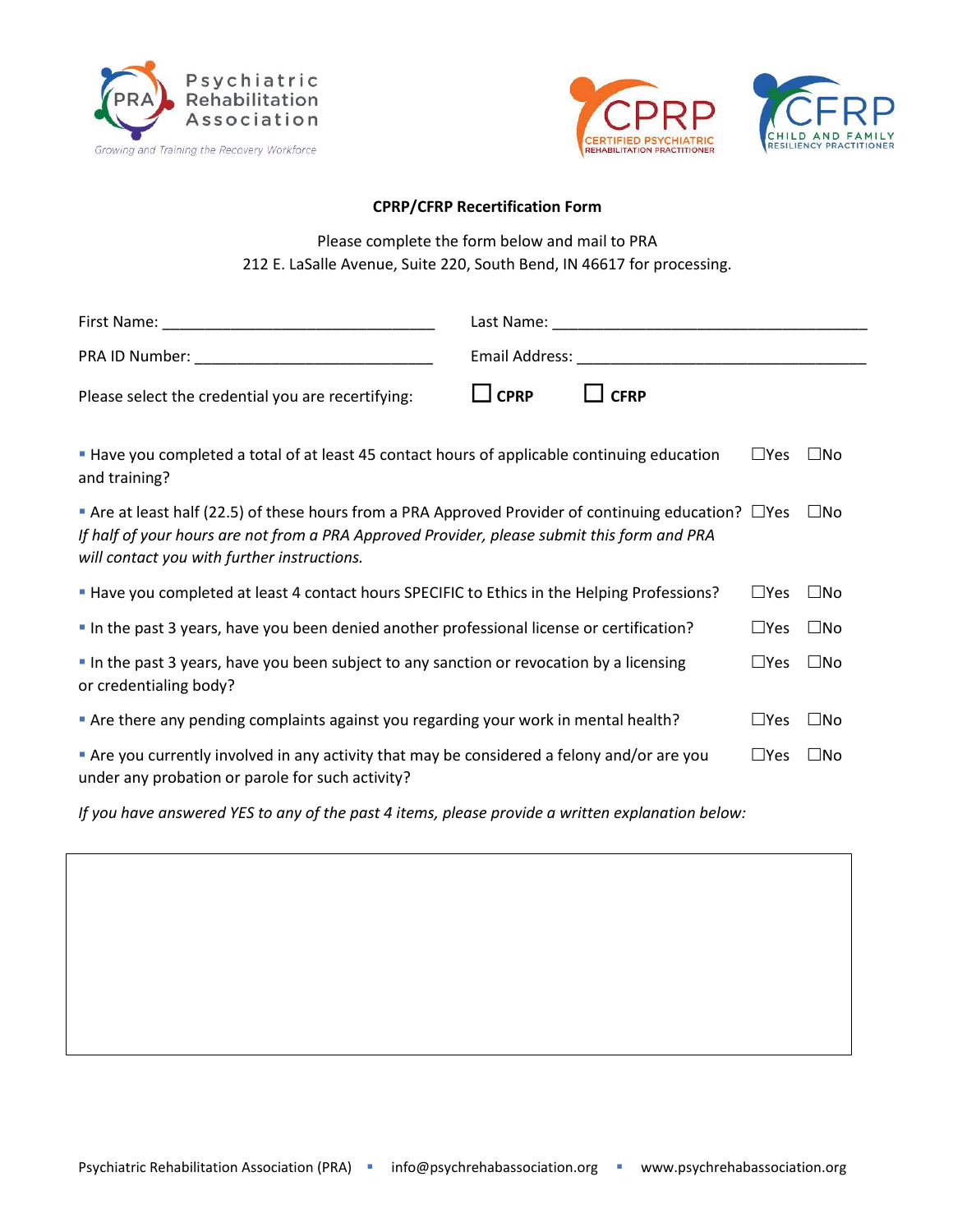





## **CPRP/CFRP Recertification Form**

| Recertification candidates are required to be familiar with current PRA Code of Ethics<br>(found at http://bit.ly/PRACodeOfEthics) and are encouraged to reference it regularly.<br>Please Note: The PRA Code of Ethics was updated in May 2018. Do you agree to abide by<br>the PRA Code of Ethics?                            | $\Box$ Yes   | $\square$ No |
|---------------------------------------------------------------------------------------------------------------------------------------------------------------------------------------------------------------------------------------------------------------------------------------------------------------------------------|--------------|--------------|
| I agree to abide by the laws and statutes of the legal jurisdictions(s) in which I will practice.                                                                                                                                                                                                                               | $\Box$ Yes   | $\square$ No |
| I understand that reinstatement and recertification application fees are Non-Refundable<br>and Non-Transferable.                                                                                                                                                                                                                | $\Box$ Yes   | $\Box$ No    |
| I understand that, unless I have otherwise specified in writing to PRA, my contact information $\Box$ Yes<br>including name, mailing address and email, may be provided to state and local chapters and<br>affiliates of PRA to provide me with information on upcoming events that may benefit my<br>professional development. |              | $\square$ No |
| I understand that PRA will maintain a directory of certificants that will include my name, city, $\Box$ Yes<br>state/province and phone number. All contact information will be related to place of employment.                                                                                                                 |              | $\square$ No |
| " Are you completing this application on behalf of someone else?                                                                                                                                                                                                                                                                | $\sqcup$ Yes | $\square$ No |
| If YES, indicate your name and relationship to the certificant:                                                                                                                                                                                                                                                                 |              |              |

First Name: \_\_\_\_\_\_\_\_\_\_\_\_\_\_\_\_\_\_\_\_\_ Last Name: \_\_\_\_\_\_\_\_\_\_\_\_\_\_\_\_\_\_\_\_\_ Relationship: \_\_\_\_\_\_\_\_\_\_\_\_\_\_\_\_\_\_\_